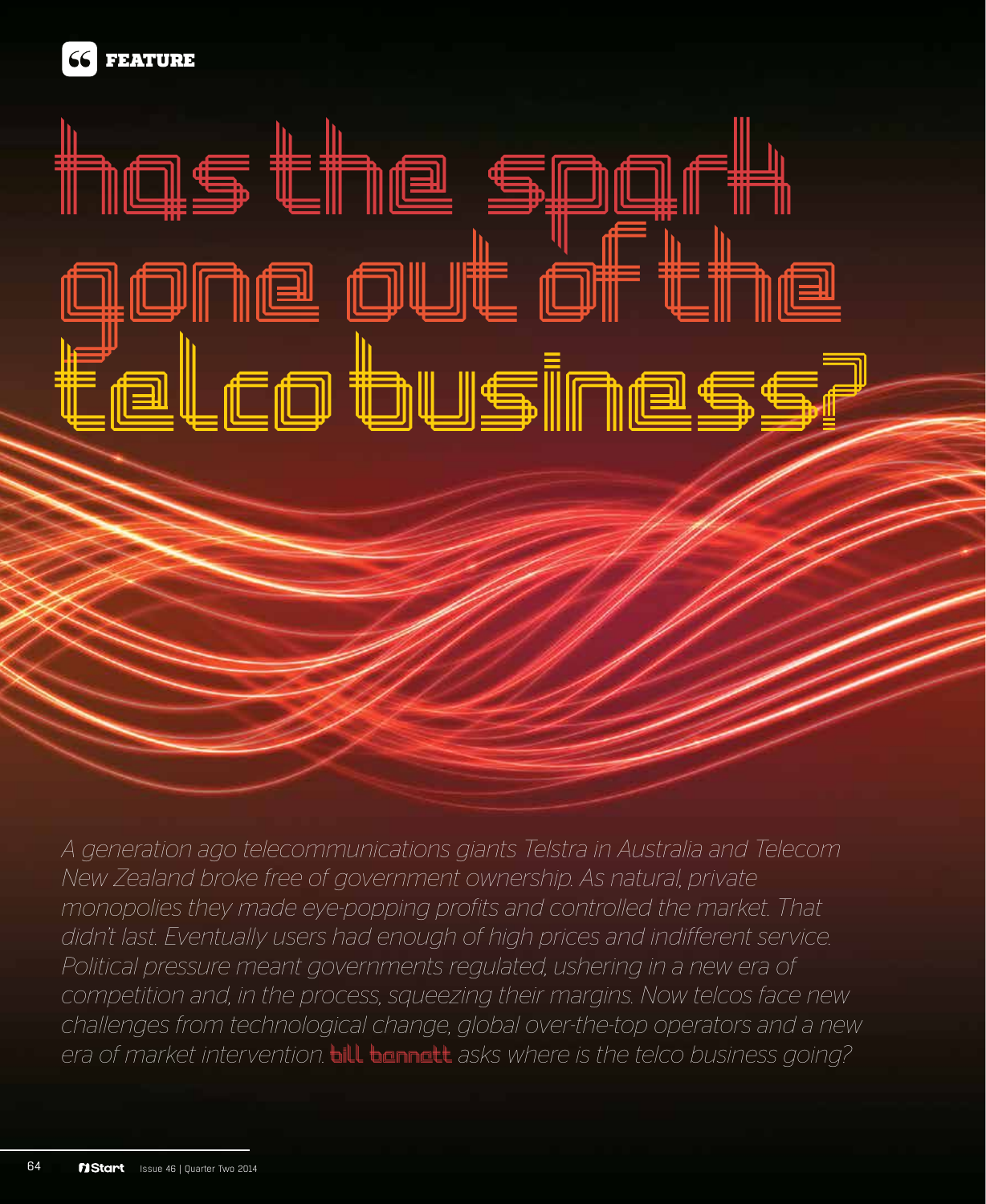t he writing was on the wall when, in May 2010, Paul Reynolds, Telecom NZ's CEO at the time, stood in front of journalists and analysts to explain the company's third quarter financial performance. The result was better than expected yet it triggered a slide that saw just a few weeks' later Telecom NZ shares hit an all-time low.

Even relatively good financial news was not enough to overcome the gloomy long-term forecast. In the presentation Reynolds showed two graphs. One showed a gentle, but persistent, decline in Telecom NZ's legacy fixed line business.

Reynolds' second graph showed growing telecommunications services. The bad news was that these new revenue sources, mainly broadband and mobile, were in hotly contested markets where Telecom NZ has to fight for customers.

While modern telecommunications margins remain respectable by economy-wide standards, they are pitiful compared to the rivers of gold telcos made from a network that was installed and paid for by taxpayers years ago.

Put simply, even with a fast rampup of new business and a slowly declining old business, most telcos cannot find new revenue fast enough to replace lost revenues.

# new challenges

Four years on, telcos still struggle with the same problem. Old-school public switched telephone networks (PSTNs) are in terminal decline as

customers switch to mobile networks and voice over IP (VoIP).

If anything the challenges have multiplied. In 2010 the broadband market — one of the brighter replacement technologies — still had plenty of headroom. Taryn Hamilton is general manager of Slingshot, part of CallPlus New Zealand's third largest telco and a hungry, lean newcomer snapping at Telecom NZ's heels. Hamilton says market conditions have changed again: "PSTN is declining, but broadband is still increasing. That said; it's near saturation."

And then there is government intervention. For the past decade or so governments around the world have moved to deal with what economists call "market failure". In most cases this has meant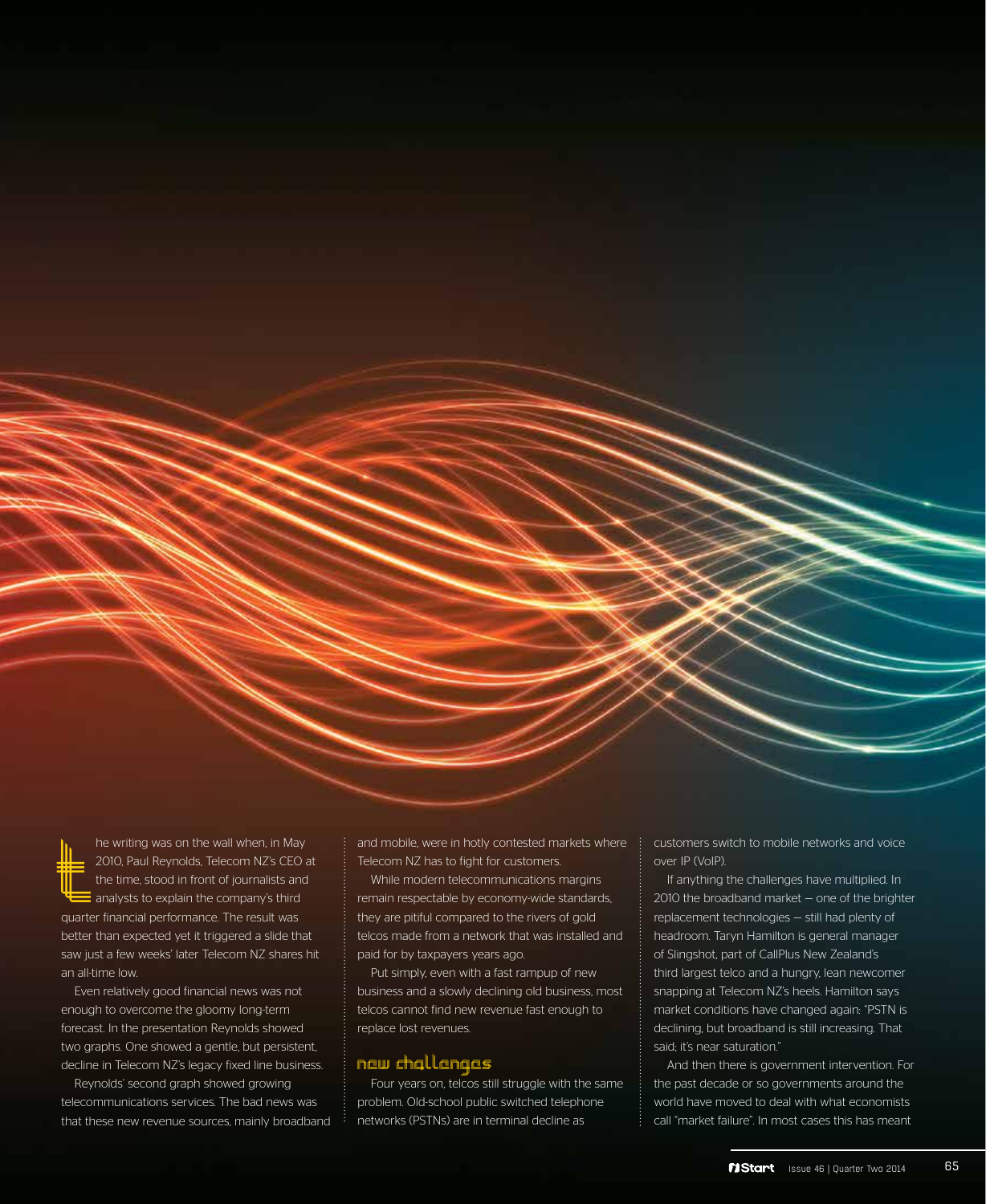''apple's ios and android have been neatly inserted between telcos and their customers an that's just one reason why the old telecommunications business model is tead

Paul Brislen, CEO, THANZ

opening up telecommunications networks to competition and regulations to help things work more smoothly.

In Australia and New Zealand that government intervention has included funding the creation of new, fast, wholesale fibre networks that will, eventually, replace copper networks. They are taking different paths, but the big picture is similar. Australia's government-controlled NBN Co has the job of connecting the whole country to fibre and other fast network technologies. In New Zealand there are two projects. The Ultrafast Broadband (UFB) network – being built and run by private companies – will run fibre to the premises for the 75 percent of the population living in urban areas. A separate Rural Broadband Initiative (RBI) will use fixed wireless and fibre improving broadband speeds in less densely populated areas.

Paul Budde, Australian-based managing director of independent telecommunications research and analysis group BuddeCom says the regulatory approach taken by Australian and New Zealand governments is sophisticated by international standards. He says: "They recognised the importance of the wider digital economy and the pivotal role telcos play. So instead of just interfering to solve problems, they have a holistic view." He says governments in northern Europe, China and Singapore take a similar approach.

Budde says regulation in both countries has seen a move to 'structural separation'. In the past telcos were vertically integrated. The company that sold phones also ran the network infrastructure and provided services. Because building a network is prohibitively expensive, that effectively made true competition almost impossible. In practice structural separation means stripping out the physical network once owned by Telstra or Telecom NZ, putting the assets into a separate company, then opening it up on the same terms to all-comers.

#### over the top

In the last decade or so a new threat emerged to telco profits: the emergence of the so-called overthe-top (OTT) providers. Budde says companies like Telecom NZ can't compete with companies like Google, Amazon or Apple providing value-added services that go over the networks. He says: "They have an enormous cost advantage that telcos can't match<sup>'</sup>

Telecommunications Users Association of New Zealand (TUANZ) CEO Paul Brislen says Apple's iOS and Android have been neatly inserted between telcos and their customers and that's just one reason why the old telecommunications business model is "dead";"It's just that the telcos haven't realised that yet. The customers are voting with their feet – or more accurately with their wallets."

John Stanton, CEO of the Communications Alliance – which acts on behalf of Australia's telecommunications industry – says there's a big fight for ownership of the customers and the threat is real. "If you look at a typical iPhone you might see 20 icons, only one of those refers to services provided by the carrier. OTT means telcos have to provide capacity for services that they don't earn revenue from." Stanton thinks telcos still have an opportunity with apps to deliver relevant services that integrate with customer's lifestyles. In September last year the Australian Centre for Broadband Innovation released an "apptrepreneur's" guide to next-generation broadband networks which outlines the opportunities

that exist for apps to connect businesses and consumers once great bandwidth becomes bidirectional.

# reinventing the telco

Telcos are no longer vertically integrated but monopolies still exist in the industry. Slingshot's Hamilton says: "Monopoly still largely exists at the access layer with Chorus owning the copper network, albeit with regulated pricing." In Australia NBN Co is the regulated access layer monopoly.

While Telstra's investment in New Zealand infrastructure (now sold to Vodafone) means Chorus is no longer a national monopoly, Brislen says Telecom and Vodafone still account for about 90 percent of the New Zealand telecommunications market. And their combined market share means they are still able to cause trouble he says.

According to Budde Telstra is further along the post-vertical integration path than Telecom NZ. He says this is mainly because of scale; "New Zealand is a smaller market. There's less room for competition and investing in new areas is proportionately more expensive." This means Telecom NZ finds itself clinging more to the old business model. Budde says Telecom NZ will take much longer to transform.

There are still opportunities for telcos to grow. Budde thinks the best prospects are the growth of machine-to-machine (M2M) communications along with investments in data centres and cloud computing. He says telcos need to move fast in these areas as a number of IT companies are already marking out the turf.

In New Zealand, Telecom NZ's Gen-i division recently paid almost \$NZ100 million to buy Revera, a data centre business that among other things supplies all-of-government cloud services. Meanwhile in Australia Budde says Telstra has earmarked \$A800 million for cloud investments.

John Stanton agrees that M2M holds a lot of potential for telcos. Telstra forecasts that today's 50 million connections between Australians and their devices will rise to 240 million by 2020. "It requires communications, but low bandwidth which means it is cheap to do," says Stanton. That means carriers won't be able to get high margins from M2M business: "When a sensor costs only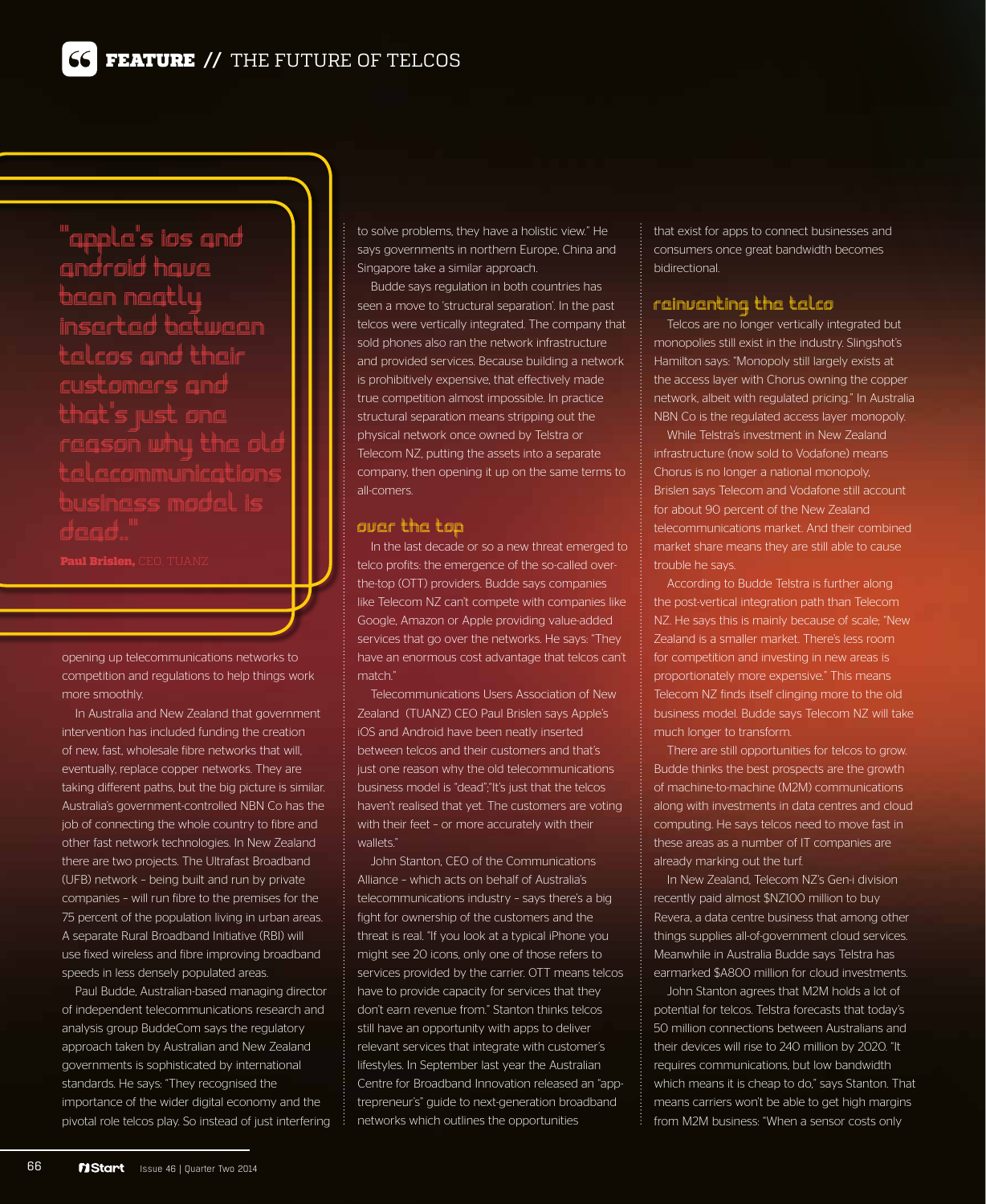

### kiwishare lives on, for now

By international standards Telecom NZ has done better than many telcos when it comes to defending legacy fixed revenues. TUANZ CEO Paul Brislen says this is down to the TSO or telecommunications service obligations. This is a set of rules laid down by Government when Telecom NZ was privatised in 1990. Among other matters there was the Kiwi Share agreement that Telecom had to provide unmetered local calls.

Brislen says this has proved popular with consumers who often wrongly refer to the 'free local calls'. They are not free, because the quid pro quo for unmetered calls is a high monthly line rental. However, this has meant that New Zealanders are more inclined to make local voice calls on Telecom NZ's fixed line service than using mobiles.

That most telcos have been forced to offer 'naked' broadband services (the data connection without the home phone) is an indication, however, of how the demand for services is moving from traditional copper connections to data and mobile.

a few cents, no-one will want to pay dollars for each communication. On the other hand, telcos will be able to make it up with the sheer volume of business. There will be billions of devices worldwide, each of them regularly sending and receiving data," Stanton explains. And he says M2M services don't require expensive face-toface customer services. If telcos can find ways of integrating M2M technology into consumer lifestyles – along with services – it could be lucrative he suggests. In New Zealand Vodafone, which is recognised as a global leader in M2M technology and services by Gartner and Analysys Mason, has just announced it has already passed one million M2M connections.

Budde says one option for telcos is to find new value-added services. Telstra is investing in emerging technologies through the establishment of its own venture capital fund Muru-D. The company has produced a three minute video (worth a watch for budding entrepreneurs) to introduce the future it foresees. The video represents a series of technologies, many of which are already in production or prototype, to demonstrate what Telstra believes life will be like in seven years' time. At Telecom NZ that job has been delegated to Telecom Digital Ventures. Rod Snodgrass, who heads the unit describes his role as "disruptive". TDV is behind the low-cost Skinny mobile brand and the equally low-cost Big Pipe ISP operation. It added value to Telecom NZ's mobile business with a nationwide wi-fi hotspot network and formed Qrious a big data business.

Collectively these units only account for a tiny fraction  $-$  possibly less than one percent  $-$  of Telecom NZ's revenue. TDV is dwarfed by the huge cashflow from voice calling and mobile, yet Telecom NZ expects them to become significant over time.

#### the telco of the future

What will telecommunications companies look like a decade from now? TUANZ's Brislen says they will look more like electricity and power companies. "They won't be front of mind. They'll have to get rid of large marketing departments and sales teams. They won't need or be able to afford fancy downtown offices."

Telecom NZ's Skinny mobile phone operation, which has a low-cost structure, could be the template. "Skinny is slick, lean and virtual. As a model it has huge potential," says Brislen. He says another possible model is what happened in the UK when the Tesco supermarket chain entered the phone business.

Brislen says people won't have a relationship with their telcos but with the services they use on the networks such as Netflix, WhatsApp, Hulu and so on. "The market will move away from thinking about telcos or ISPs."

is your website your most valuable business asset?

### let us help you navigate the changing landscape of the world wide web

Discover where your website is going wrong and improve your leads, sales and revenue online, with a free website audit from Zeald.

Your Website Audit isn't just a document we send out to every business.

It's a personalised tool that your local ebusiness expert will present to you during a free, no obligation consultation.

# the website audit looks at:





google ranking vistor traffic





grab attention trust /credibility

# **8** 0508 932 748 www.zeald.com/istart